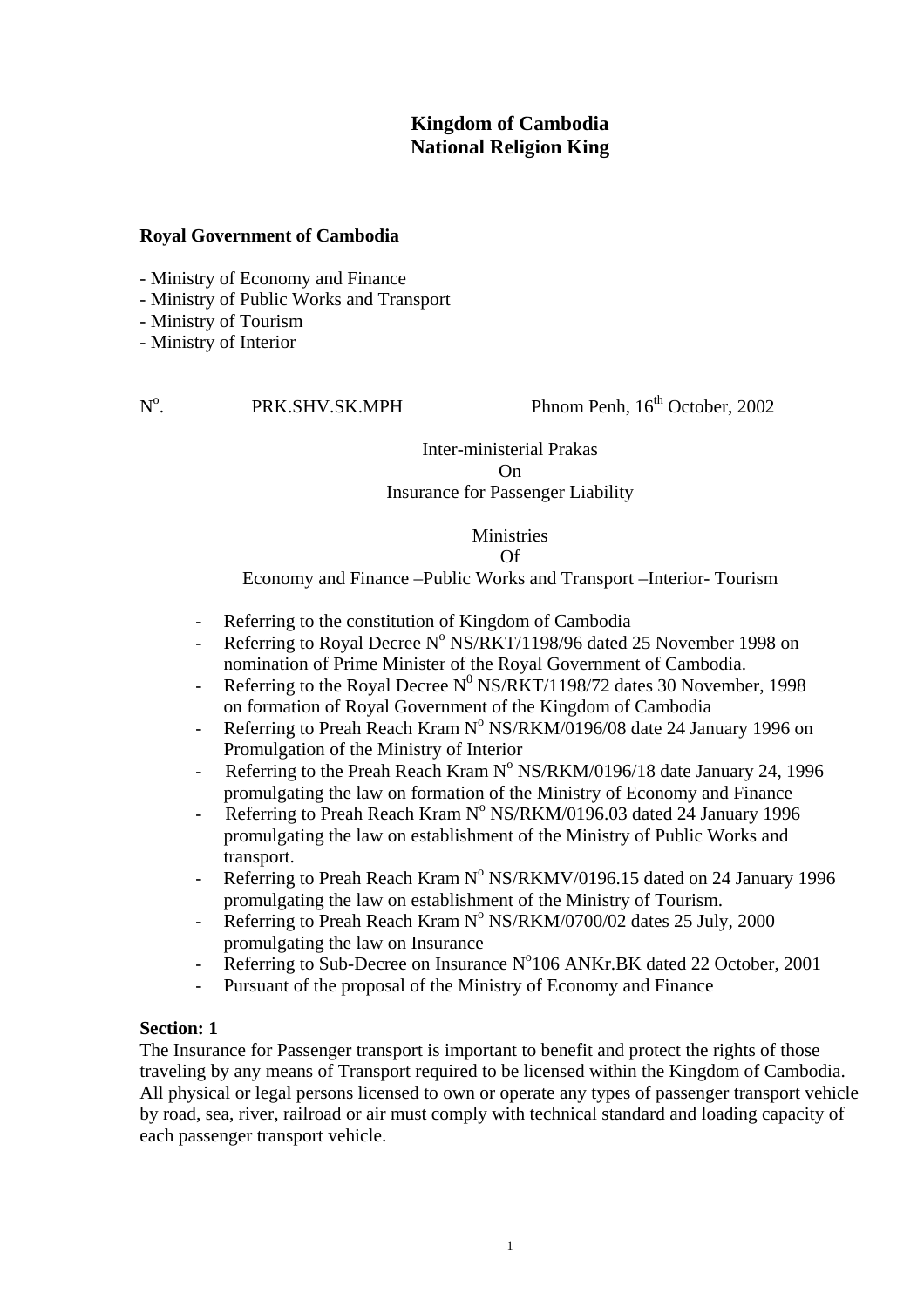## **Section: 2**

All type of passenger transport means authorized to be operated, as transport service in the Kingdom of Cambodia shall be required to have passenger transport liability insurance.

## **Section: 3**

The minimum amount of insurance required shall be

-\$5,000.00 is minimum compulsory compensation for bodily injury or death per person -\$50,000.00 is minimum compulsory compensation for bodily injury or death per occurrence of an accident

-\$1,000.00 is minimum compulsory compensation for property damage.

-\$100,000.00 is minimum compulsory compensation for bodily injury or death in an accident provided that vehicles of owners or operators has loading capacity of carrying more than ten passengers or more

-\$250,000.00 is minimum compulsory compensation for bodily injury or death in a accident provided that vehicles of owners or operators has loading capacity of carrying more than 50 persons or more

## **Section: 4**

The passenger liability insurance is required to be purchased at an insurance company duly registered in the commercial register and licensed to do an insurance business in the Kingdom of Cambodia unless the Ministry of Economy and Finance determines that such insurance is not enforced to buy from any of the local licensed insurers. With respect to the transport of passengers in international travel, passenger liability coverage under international travel, passenger liability coverage under international travel agreements or treaties shall be deemed to meet the insurance required of this Prakas. Compulsory passenger liability insurance doe not liable for passenger who has not paid his/her traveling fee.

#### **Section: 5**

Whenever an accident occurs involving a passenger entering in, or exiting from an insured passenger transport vehicle, the operator shall take immediate measures to aid injured passengers and prevent further injuries. The Owner or operator of the vehicle shall also provide immediate notice of the accident to the insurer.

#### **Section: 6**

The Insurance Company shall, on behalf of the insured, indemnify the victims in accordance with the terms of the insurance coverage or cover note. The compensation must be settled very immediately and not later than 10 days following receipt of the necessary claim documents, traffic police report except when the insurer find out no such coverage is in the agreement or the compensation is not reasonable.

## **Section: 7**

Before granting a new passenger transport license or renewal thereof to the owner or operator of passenger transport vehicle, the Ministry of Public Works and Transport or Provincial-Municipal Department of the Public Work and Transport shall required the vehicle owner or operator to provide evidence of the required insurance for passenger transport liability. Owners or operators holding existing license for the transport of passengers when this Prakas goes into effect shall have 60 days to furnish the Ministry of Public Works and Transport or Provincial-Municipal Department of Public Works and Transport with evidence of the required insurance. If the vehicle owner or operator fails to get the required insurance, the aforesaid authorities shall temporally suspend the passenger transport license and technical certificate until the vehicle owner or operator can provide evidence of the required insurance.